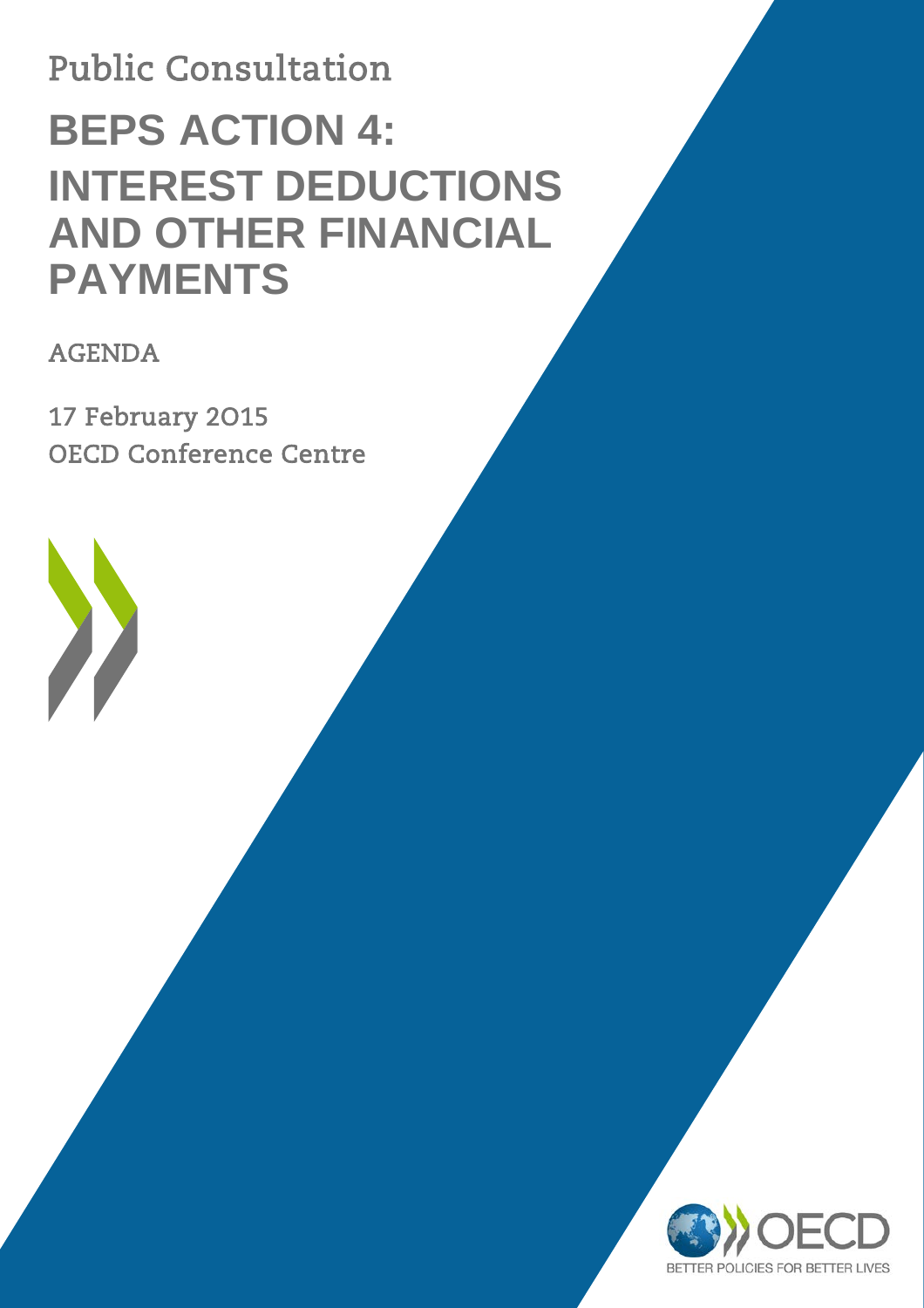#### **AGENDA FOR PUBLIC CONSULTATION ON ACTION ITEM 4: INTEREST DEDUCTIONS AND OTHER FINANCIAL PAYMENTS**

## **OECD Conference Centre, Paris Starting at 10:00 and continuing until 18:00 on 17 February 2015**

|                                                                                                                                                                      | <b>TUESDAY 17 FEBRUARY</b><br><b>Morning Session: 10:00 - 13:00</b> |
|----------------------------------------------------------------------------------------------------------------------------------------------------------------------|---------------------------------------------------------------------|
|                                                                                                                                                                      | <b>Afternoon Session: 14:30 - 18:00</b>                             |
| <b>PUBLIC CONSULTATION MEETING</b>                                                                                                                                   | $10:00 - 11:30$                                                     |
| 1. Introduction by Co-Chair, Focus Group on Interest Deductions and<br>other Financial Payments.                                                                     |                                                                     |
| Initial remarks by Mr William Morris, Chair, BIAC Tax Committee.<br>2.                                                                                               |                                                                     |
| Presentation by Mr Tom Neubig, Deputy Head, OECD Tax Policy &<br>3.<br>Statistics on the current gearing of multinational groups, followed by<br>response from BIAC. |                                                                     |
| Discussion on questions provided prior to meeting.<br>4.                                                                                                             |                                                                     |
| What is interest and what are payments economically to<br>interest?                                                                                                  |                                                                     |
| Who should a rule apply to?                                                                                                                                          |                                                                     |
| Whether interest deductions should be limited with reference<br>to the position of an entity's group.                                                                |                                                                     |
| <b>COFFEE BREAK</b>                                                                                                                                                  | $11:30 - 12:00$                                                     |
| <b>PUBLIC CONSULTATION MEETING (continued)</b>                                                                                                                       | $12:00 - 13:00$                                                     |
| 4. Discussion on questions provided prior to meeting.                                                                                                                |                                                                     |
| Whether interest deductions should be limited with reference<br>to the position of an entity's group (continued).                                                    |                                                                     |
| <b>LUNCH</b>                                                                                                                                                         | $13:00 - 14:30$                                                     |
| <b>PUBLIC CONSULTATION MEETING (continued)</b>                                                                                                                       | $14:30 - 16:00$                                                     |
| 4. Discussion on questions provided prior to meeting.                                                                                                                |                                                                     |
| Whether interest deductions should be limited with reference<br>to a fixed ratio.                                                                                    |                                                                     |
| Whether a combined approach could be applied.                                                                                                                        |                                                                     |
| The role of targeted rules.                                                                                                                                          |                                                                     |
| <b>COFFEE BREAK</b>                                                                                                                                                  | $16:00 - 16:30$                                                     |
| <b>PUBLIC CONSULTATION MEETING (continued)</b>                                                                                                                       | $16:30 - 18:00$                                                     |
| Discussion on questions provided prior to meeting.<br>4.                                                                                                             |                                                                     |
| The treatment of non-deductible interest expense and double<br>taxation.                                                                                             |                                                                     |
| Considerations for specific industries.                                                                                                                              |                                                                     |
| Closing words by Co-Chair.<br>5.                                                                                                                                     |                                                                     |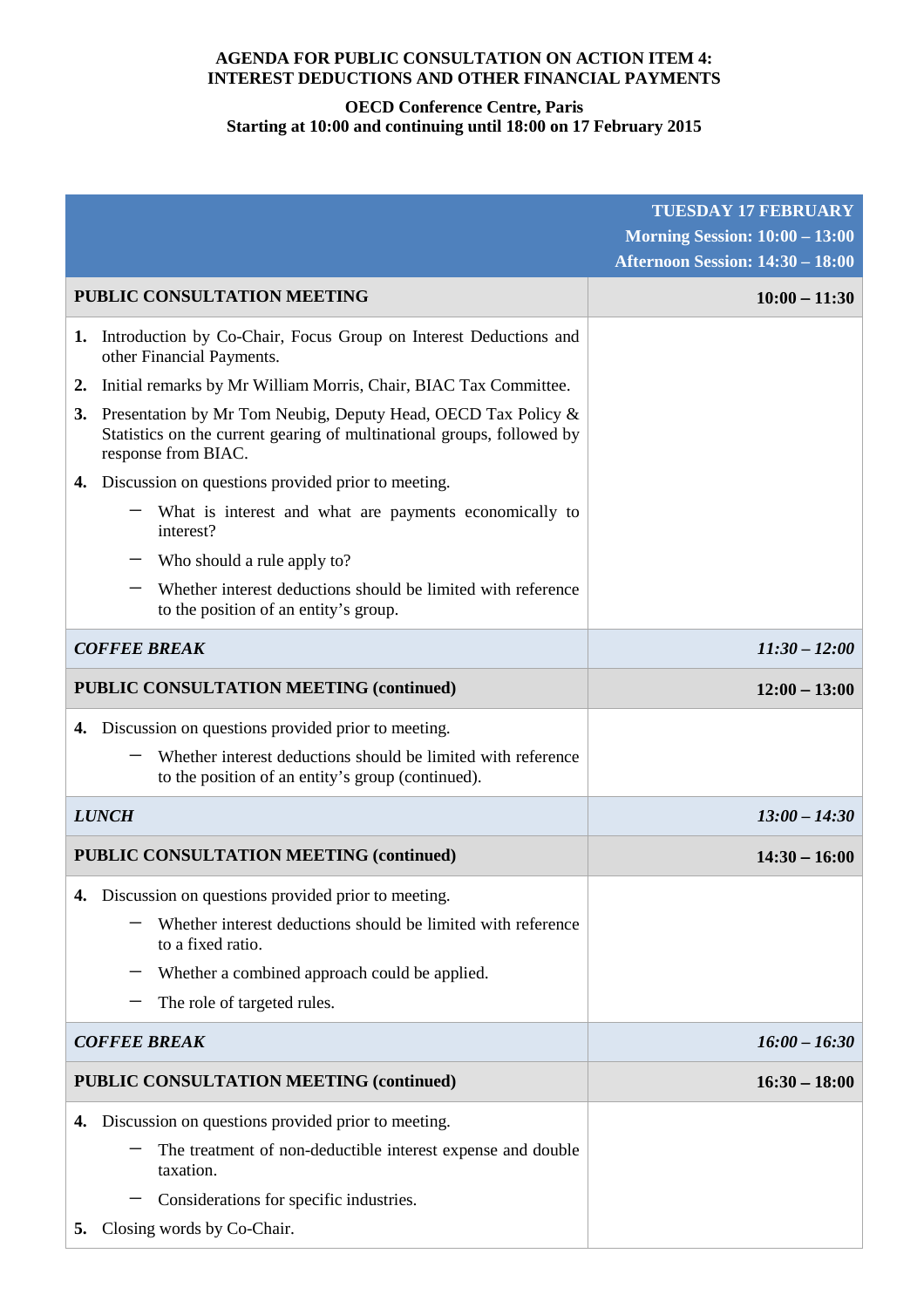### **Public Consultation on Action Item 4: Interest Deductions and other Financial Payments**

**Questions for Discussion**

#### *What is interest and what are payments economically equivalent to interest?*

1. In order to tackle the base erosion and profit shifting risks faced by countries, best practice rules should apply to a broad range of payments that are economically equivalent to interest. What problems could be caused by the approach to defining interest and other financial payments economically equivalent to interest set out in Chapter IV of the discussion draft?

## *Who should a rule apply to?*

2. The discussion draft identifies entities in groups, those with connected parties and those making payments to related parties as posing the greatest BEPS risk. A best practice approach should address risks posed by each of these scenarios, although not necessarily by the same rule. Does BEPS risk arise in any other scenarios and would this be dealt with by the options in the discussion draft?

#### *Whether interest deductions should be limited with reference to the position of an entity's group*

- 3. What are the respective strengths and weaknesses of
	- (a) an agreed approach applied consistently by all countries; or
	- (b) a flexible approach where each country applies a rule reflecting domestic tax or accounting principles?
- 4. A group-wide test should rely on group numbers that are readily available and reliable. Do any difficulties arise from basing a group-wide rule on numbers contained in a group's consolidated financial statements and how could these be addressed?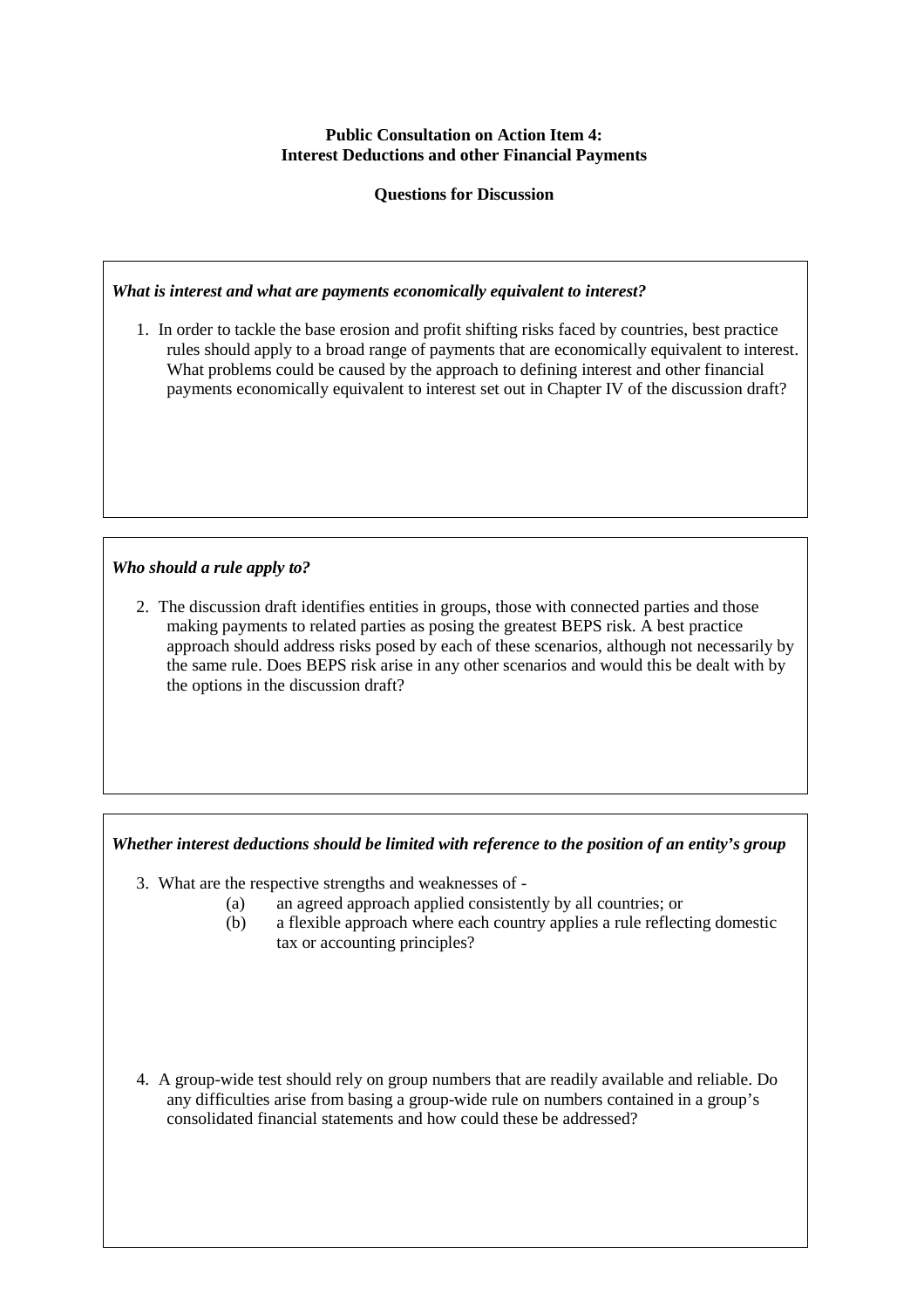- 5. A group-wide test links an entity's maximum net interest deductions to the total net third party interest expense of its group, based on economic activity. What are the respective strengths and weaknesses of measuring economic activity based on
	- (a) earnings; or
	- (b) asset values?

6. Could problems for groups be addressed if a group-wide test applied to more than 100% of a group's net third party interest expense (say 105%-110%)?

*Whether interest deductions should be limited with reference to a fixed ratio*

7. What are the strengths and weaknesses of fixed ratio tests for groups operating in different sectors and how could these weaknesses be addressed?

## *Whether a combined approach could be applied*

8. What are the advantages or disadvantages of including a combined approach in a best practice recommendation? In particular, what are the strengths and weaknesses of combined approaches 1 and 2, as set out in the discussion draft?

9. What other combined approaches could be considered for inclusion within a best practice recommendation?